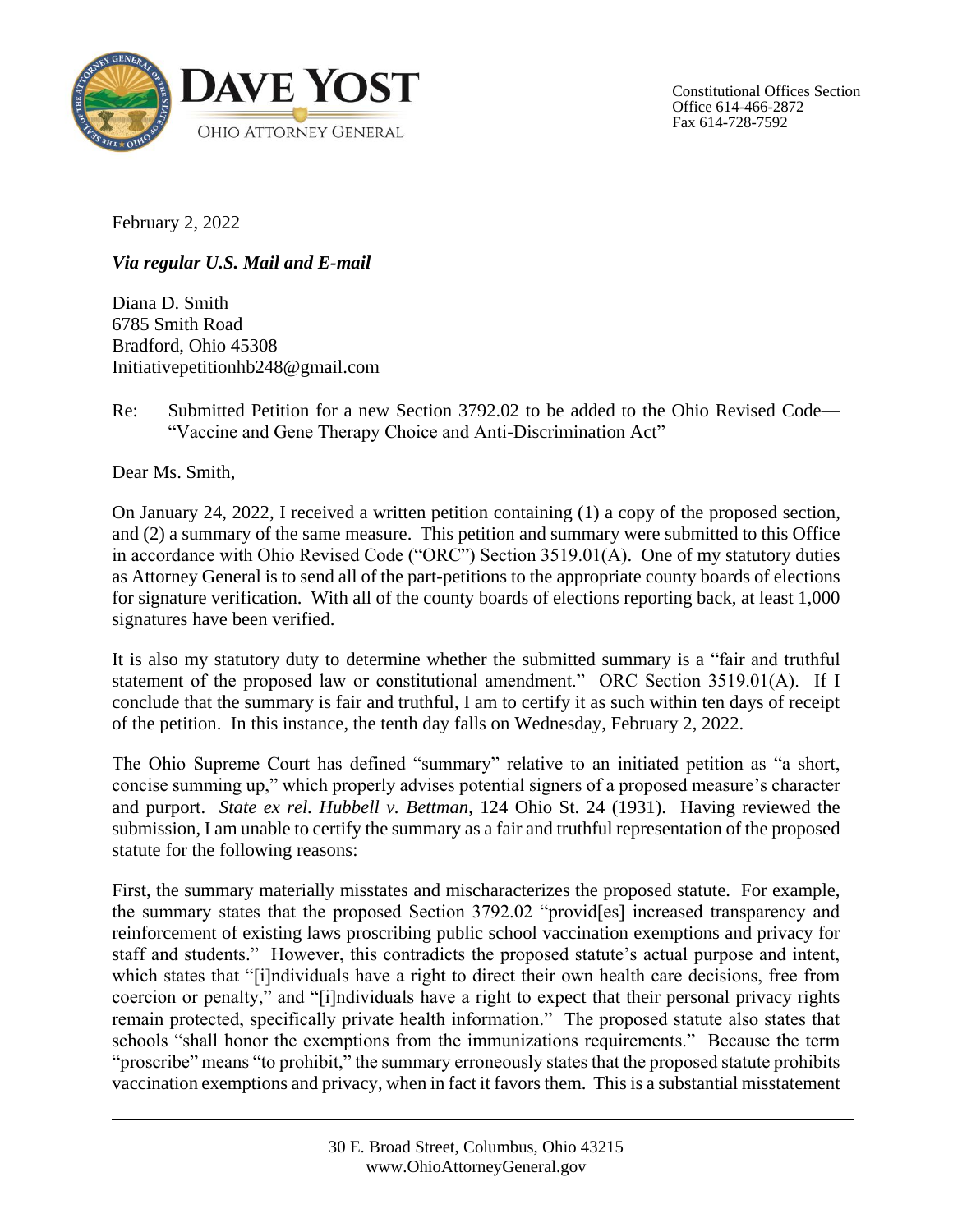and mischaracterization of the proposed statute, and this reason alone prevents the summary from being fair and truthful.

Similarly, the summary appears to list various "[m]easures to prohibit and prevent discrimination" on the basis of vaccine or gene therapy status, including but not limited to: "[d]enial of service or access," "[s]egregation," [r]equiring a vaccine or gene therapy status label," and "[r]equiring disease or immunity testing." Because the summary purports to permit what the proposed statute actually prohibits, a potential signer would feel misled by the summary when it is compared with the proposed measure. Additionally, the summary erroneously states that the proposed statute prohibits: "Providing any disposition, service, financial aid, or benefit to a business, corporation, business trust, estate, trust, partnership, or association that is different from, or is provided in a different manner than that provides to other individuals due to vaccination or gene therapy status." Because the proposed statute does not purport to prohibit treating businesses differently than individuals, the summary misstates and mischaracterizes the proposed statute.

Second, numerous material provisions in the proposed statute were omitted from the summary. For example, the summary states that the proposed statute prohibits "[r]equired or mandated disclosure of vaccine or gene therapy status" as well as "[r]equired participation in a vaccine or gene therapy passport system," but it fails to mention that the proposed statute also prohibits "otherwise request[ing]" the disclosure of vaccine or gene therapy status or the participation in a vaccine or gene therapy passport system. The summary is misleading because it purports to prohibit only mandatory requirements regarding the disclosure of one's vaccine or gene therapy status or participation in a passport system, but the proposed statute also prohibits permissive requests regarding the same. As a result, the summary mischaracterizes the broad scope of actions prohibited by the proposed statute.

In total, the summary does not properly advise a potential signer of the proposed statute's character and limitations. For these reasons, I am unable to certify the summary as a fair and truthful statement of the proposed statute. Finally, I recommend that the Petitioners carefully review and scrutinize the remainder of the summary to ensure that it accurately captures the proposed statute's definitions, contents, and limitations before it is resubmitted to this Office.

Yours,

Dave Yost Ohio Attorney General

cc: Committee to Represent the Petitioners